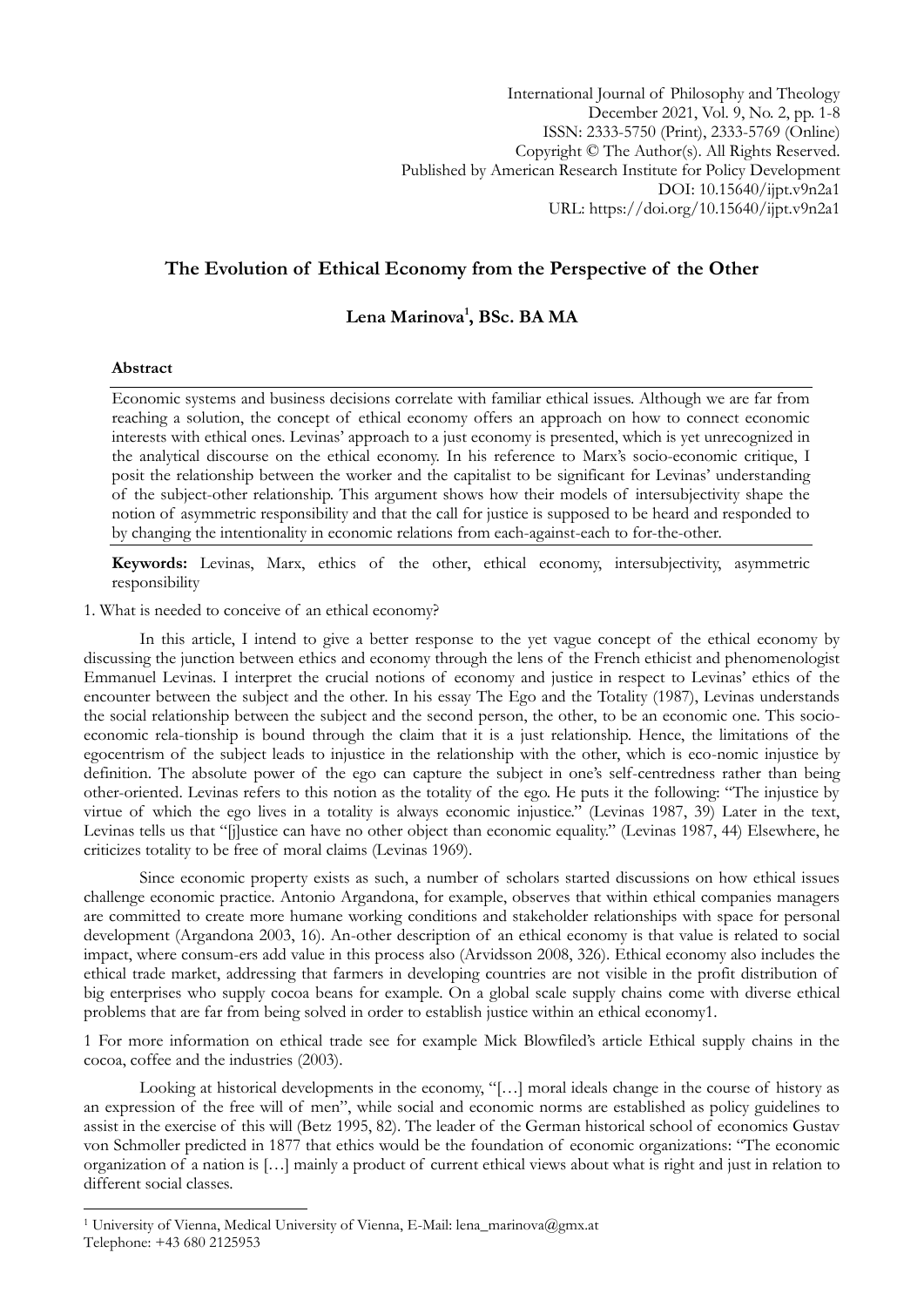All progress in economic organization has been so far a triumph of ethical ideas and will continue to be so in future." (Schmoller 1877, 55-56).

Indeed, the logic of capital is challenged when the totality of economic power is under ethical evaluation. The question remains: How can morality be integrated into pre-existent neo-liberal structures? In his recent work Levinas and the Torah, Richard I. Sugarman emphasizes Levinas" distinctive position in funding ethical economy in a non-radical way by his ethical and phenomenological approach to the subject-other relationship. "Levinas is showing how the sub-ject can move in a direction of the "each for each and all for all". This is opposed to the model of political philosophy established at the beginning of modernity by Machiavelli and Hobbes where each against each and all against all appears as the first premise of all practical thinking." (Sugarman 2019, xxii)

In the sense of "each against each and all against all" (Sugarman 2019, xxii), neo-liberal struc-tures are often suspected to encourage immoral behaviour. Karl Marx was the first to describe the class struggles. The founder of revolutionary socialism, as a route to communism during the 20th century (Gibson-Graham 2003, 129), analyzes the notions of asymmetry, alienation, and justice between social classes. Capital generates a collective subject that is represented by the singular worker. The latter, however, is exposed to exploitation in the capitalistic relation-ship. In favour of Gibson-Graham (2003), just relations are embedded in the deconstructed he-gemony of capitalocentrism that affect both individuals and global structures. How do Levinas' and Marx's conceptualizations connect in a way that enables us to think of an ethical economy? Levinas' ethical call for justice and Marx"s critique on unjust work conditions as well as their approach to responsibility and recognition open the analytical discourse. The presented discus-sion offers the reader a better picture of the nuances of ethical economy – the concept, which the authors Marx and Levinas most likely had in mind for the world.

#### **2. On the class struggle**

The appearance of money, as Marx almost mystically portrays it in his main work Capital (1952), does not give justice to his criticism of the omnipresent hegemony of capital in a capi-talistic community, which is organized around surplus appropriation and wealth maximization for the few rather than the many. The ethics of this valorization, however, ask for the mecha-nisms of surplus distribution within societies. Robert Gibbs (1992, 244–5; see also Marx 1968, 63 and 81) highlights how the sales process reflects the predominant social structure. The driv-ing force of this structure is the encounter of two people, the worker and the capitalist. This asymmetry is not unethical by nature. Unjust reciprocity is defined by the hegemony of capital-ocentrism that forces Marx to call for a revolution of a new mode of production "within the old form", which means "co-operative factories run by workers themselves" (Marx 1981, 571). Marx presents the capitalist's encounter with the alterity of the other. He advocates for the abolition of the asymmetric relationship between the capitalist and the worker as the key for a just socio-economy. In a 21st century context, knowledge workers (Drucker 1959) build the new class who "have been taught to value self-realization as an intrinsic goal" (Arvidsson 2008, 328). However, in Levinas' ethics of the encounter with the other the asymmetry must remain. In his ideal world, the motivation must be guided by the other's interests and not by ego driven self-interests. Accordingly, Levinas' understanding of the other is not complementary with homo econonomicus whose self-centeredness seeks him to maximise material wealth (Brennan & Lomasky 1993). Floriana Ferro takes Levinas' phenomenology of the economy further and equates intentionality and freedom with private property and the free market (Ferro 2013, 11).

In the realm of the free market the egoistical subject instrumentalizes the other to gain econom-ically. In contrast, ethics are based on responsibility that see the other as the main addressee of an action (Ferro 2013).

What Adam Arvidsson introduces with the notion of philia, however, is a directionality towards the other in the concept of the ethical encounter because "people take part in social production […] they desire the expression of having meaningful social ties with others […]." (Arvidsson 2008, 332) Accordingly, Arvidsson asks: What is the best tie one can have with the other? But in the Levinasian sense this question would be phrased differently: What is the best tie the other can have with someone? To create "ethical capital" Arvidsson argues (2008, 333) for "a radical defetishization of commodities and brands and a new visibility of their actual production processes and their real social impact." (Arvidsson 2008, 336)

The question at the centre of the discussion at hand is: What is the ethical relevance of Levinas' ethical call for justice in the interaction between the worker and the capitalist? In Levinas" narrative both stand respectively for the subject (capitalist) and the other (worker). Marx refers to the level of the exploited worker in the "sphere of capital's exploitation" (Marx 1952, 305), which defines and changes the formal transformation of commodities into capital.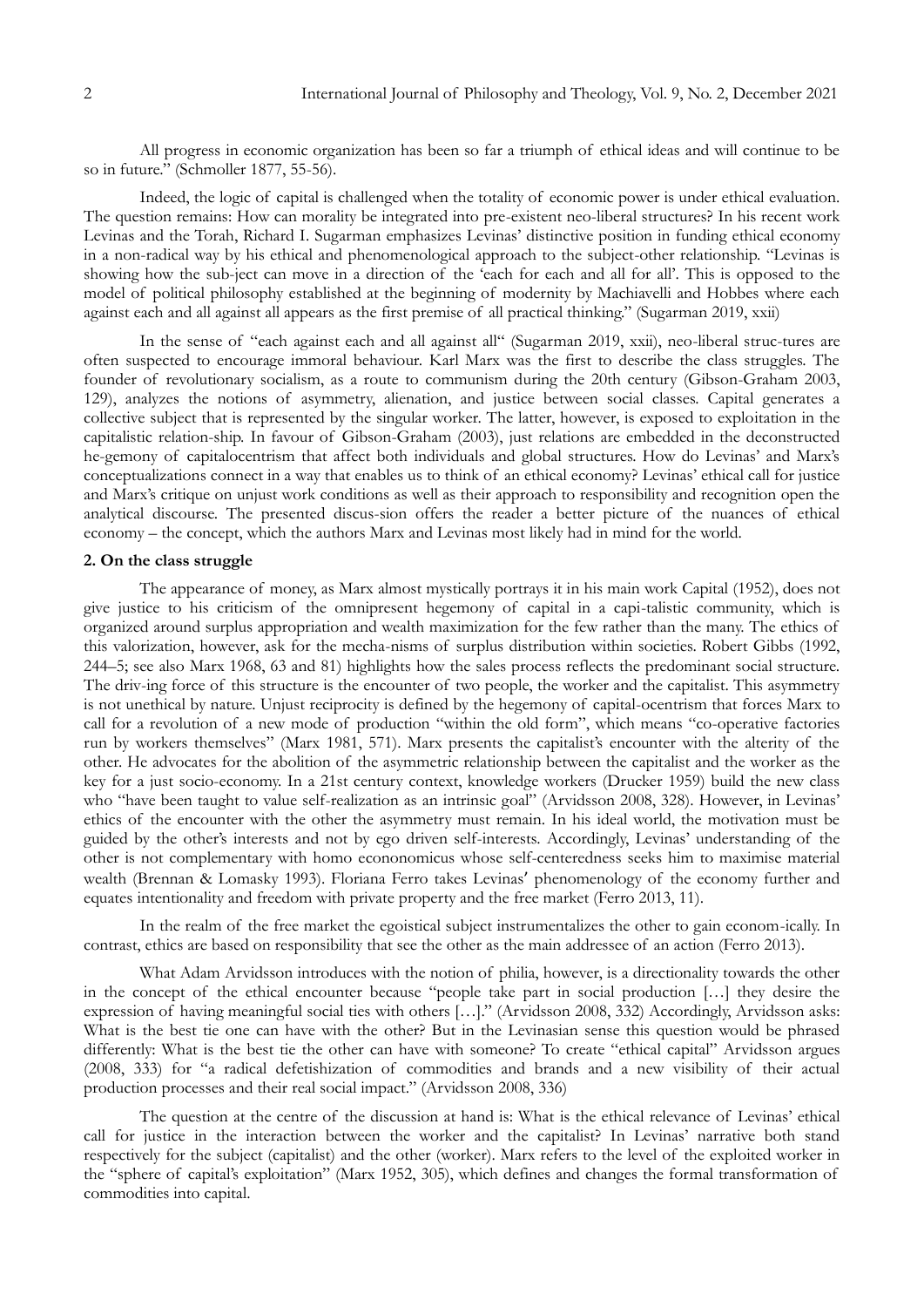#### Lena Marinova 3

[...] that two very different kinds of commodity possessors must come face to face and into contact; on the one hand, the owners of the money, means of production, […] who are eager to increase the sum of values they possess by buying other people's labour power; on the other hand, free labourers, the sellers of their own labour power, and there-fore the sellers of labour. […] With this polarization of the market of commodities, the fundamental conditions of capitalist production are given. (Marx 1952, 344)

Others have discussed negotiations of power, coercion and consent. Claus Offe (2006), for example, understands Marx's terminology of the capital not as a mere static process, but rather as a "Verlaufsgesetz" ("law of process", Offe 2006, 59). As he puts it, there are uncon-trollable co-phenomena included in the growth process in capitalism, such as leadership, op-pression, alienation and deficiencies, which are not necessarily located in class theories of the economic growth in the capitalist system (Offe 2006, 59). Workers and employers are free to express their will into the types of relationships they involve themselves. Subsequently, they share the same political status as members of the capitalist relationship, since they have equal rights and duties as citizens (Fay 1979, 210). However, they are not free to escape from being a subject to fetishism and alienation as Stephen Shapiro notes:

[...] the problem of what seems to be self-expanding value (fetishism) and the loss of human control (alienation, objectification) to the inorganic system. These two effects con-verge to find a form of appearance in the new status of the commodity, which seems to create value by itself. (Shapiro 2008, 103–4)

The alienation process affects the worker and the capitalist equally. The fetish character of capital and the process of alienation and reification are interdependent and shape the rela-tionship between the worker and the capitalist. As these processes develop, the worker and the capitalist move away from their initial encounter. It is precisely this division that lets the rela-tionship mutate into a capitalist relationship with asymmetric reciprocity. Thus, the asymmetry – based on exploitative structures - that we find at the worker-capitalist encounter challenges ethical norms. That is what Marx"s notion of justice asks for: a modification of the Hegelian dialectic. Here, we find another connection to Levinas who describes an asymmetric responsi-bility in the subject-other relationship. However, he does not aim to remove this asymmetry. Rather, it is obligatory for his call for justice and for the understanding of the ethical economy. It is also necessary that the ego can experience its subjectivity in the face of the other (Sirovatka 2013, 234–40). In this way, Levinas' asymmetric relationship prevents totalization while Marx criticises capitalist asymmetry to enable a totalitarian system of power. The need of the worker, as Marx would say, is the driving force. He wants to be heard and to be freed from his hunger, suffering and exploitative conditions. The capitalist is captivated by the face of the worker and thus immerses himself in the infinity of responsibility. Levinas and Marx view justice as real-ized by intersubjective relationships. As a consequence, justice between social classes can be translated into economic justice or just economy. 3. Levinas" notion of alienation

Levinas describes subjectivity in ethical terms (Levinas 1992, 72). Therefore, his ethical thinking about the subject-other relationship is intertwined with his understanding of being, exteriority2, asymmetry, responsibility and recognition; all important components for develop-ing ethics and an agenda for an ethical economy. While Levinas in Totality and Infinity (1969)

2 According to Levinas, the actual being takes place in the exteriority (Levinas 1969). Hence, exteriority is the force which is outside of being and acts upon it. It defines as one, makes it appear and exercises power over it. Thus, the being can be dominated by exteriority, which stands for command, superiority and authority. The being as such is not falsified, but reaches its truth only through deformation. Levinas solves the problem of distance and separation, and the distance between being and exteriority in such a way that space is understood as curvature. This dynamic makes it possible to consider distance as an elevation between being and exteriority.

shows that it is a "privilege and an election" (Levinas 1969, 245) to be the subject, in Jenseits des Seins (Levinas 1998a, 336) he extends this determination to one's infinite responsibility, There is no legal regulation that limits the latter. Moreover, Levinas does not grant the subject any freedom to escape from one's responsibility. One is only free to decide how to express one"s responsibility. In the tradition of Schmoller (1877), there cannot exist an unethical econ-omy. He concludes from there that economic behavior is embedded in a total relationality where each member of the economic society is in an inevitable relationship towards the other.

On the contrary, the worker and the capitalist encounter each other in a capitalistic envi-ronment, where monetary policy controls the frame of their relationship. The final and irreduc-ible ethical encounter is that of the face-to-face. At the moment of the encounter, the subject turns one's gaze towards the other, whereby the ethical claim of the other calls upon the subject to take responsibility for the other in his/her needs (Sirovatka 2013, 237).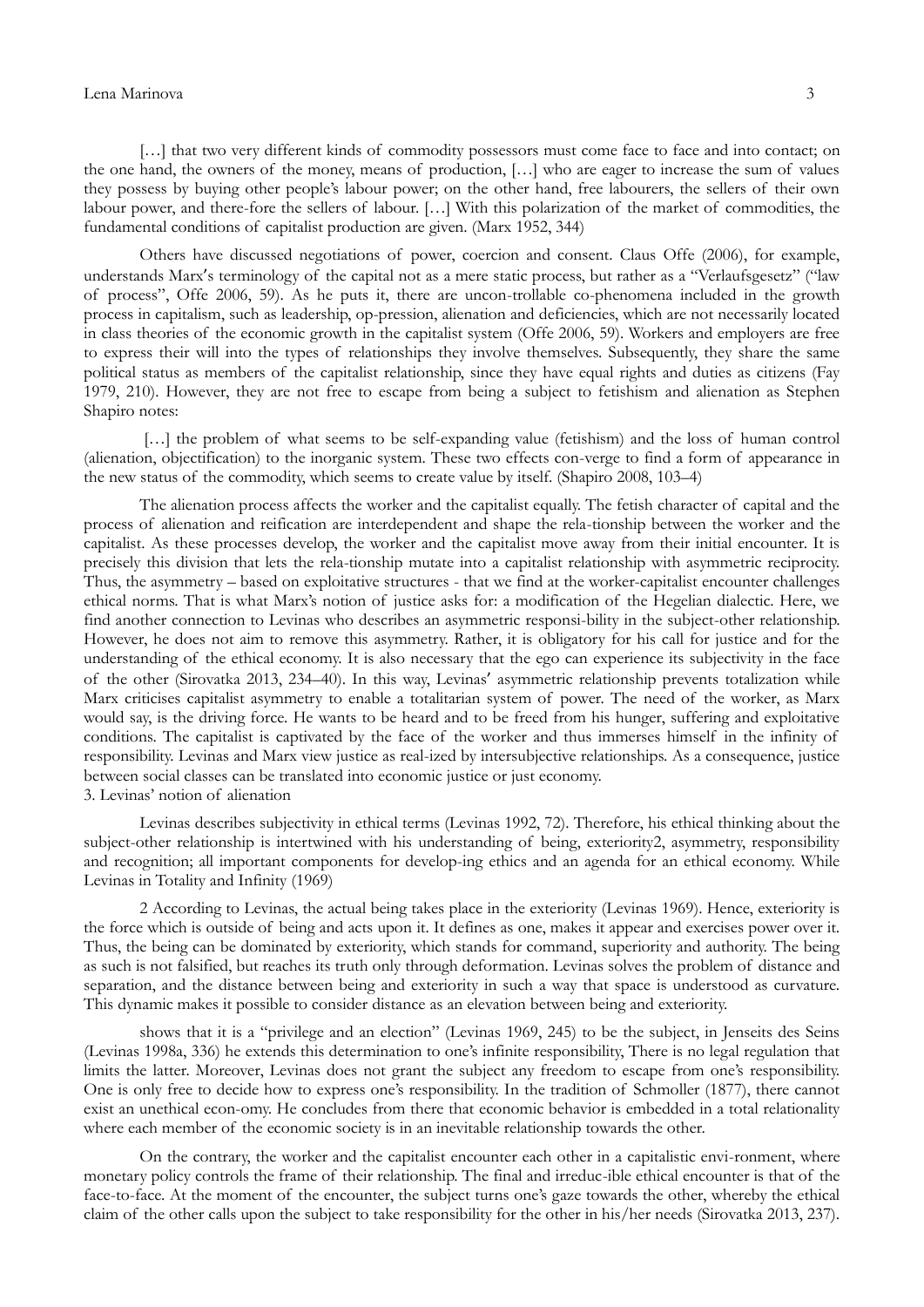The heterogeneity necessarily remains intact since the subject is capable to transcend and appropriate the other into oneself (Bedorf 2003, 30).

Because of the transcendental character towards and beyond the other, the separation or asymmetry between the subject and the other appears neutralized. Levinas writes about separa-tion that "[t]he unicity of the I conveys separation. Separation in the strictest sense is solitude, and enjoyment – happiness or unhappiness – is isolation itself." (Levinas 1969, 117) Separation takes place as pleasure and thus is interiority. In the moment of enjoyment, the ego loses itself in itself and sinks into its interiority. The ego perceives this sinking as separation. Therefore, the greater the growth of egoism is, the stronger the separation is perceived. The other person or the other is forgotten or cannot be envisaged anymore after the encounter.

The face of the other is an ethical call for the one to look at, recognize and see the other. In enjoyment, however, this call is not heard, because the direction of reference turns from the other back to oneself. In the face of the other, the ethics of the other are revealed, which Levinas speaks of as the "epiphany of the other" (Levinas 1969, 76). Thus, the call for justice comes from the ungraspable infinity that appears "as a trace […] on the face of the other person." (Sugarman 2019, xxxii) By directing his intentional conscience towards the other, the subject listens into the infinity and makes the call of the vulnerable and marginalised heard. Levinas understands the transition of the ethical relation from oneself to the other as opposed to the subject's selfrelatedness : "A philosophy of power, ontology is, as first philosophy which does not call into question the same, a philosophy of injustice." (Levinas 1969, 46) The argument derived above, where the ego and the subject initially overlap in the subject and move away from each other in the process of alienation, now proves to be not untrue due to the complex structure in the thinking of Hegel (1988), but further components must be taken into account. If the ego remains immanent to the subject, as long as the face of the other does not expose the subject to confrontation, the subject experiences a separation in the face of the other, since the self of the subject perceives oneself from the other as not the other, as radically separated from the other. Otherwise, the subject would merge with the other. Levinas confirms the immanence of the self with the following statement: "To have the idea of infinity it is necessary to exist as separated." (Levinas 1969, 79–80) The separation of the ego from totality enables the distinc-tion of the ethical relationship as a positive imbalance between the two, in contrast to the capi-talist relationship with its negative asymmetry as presented above. The face of the other presents himself with his absoluteness to the subject without violence, without denying the subject. The face exists peacefully and terrestrial at the same time. The decisive point in this relationship is that the subject does not remove the other's otherness. Levinas (1984) does not understand this possible dialectic in the Hegelian sense (1988), which identifies the ego to be different from the subject.

This presentation is preeminently nonviolence, for instead of offending my freedom it calls it to responsibility and founds it. As nonviolence it nonetheless maintains the plu-rality of the same and the other. It is peace. The relation with the other - the absolutely other - who has no frontier with the same is not exposed to the allergy that afflicts the same in a totality, upon which the Hegelian dialectic rests. (Levinas 1969, 203)

Levinas does not aim to reconcile contradictions in a synthesis, because only pluralism ensures transcendence that is substantial to a peaceful subject-other relationship. He puts it in this way: "The force of opposition and of dialectical evocation would, in integrating it into a synthesis, destroy transcendence." (Levinas 1969, 151)

To Levinas, the ethical relationship is directed in a positive asymmetry from the subject to the other. The face of the other asks for justice (Levinas 1969, 215), while collective justice as an absolute entity is excluded by Levinas. Since the other is always the other for someone and bears an inevitable responsibility for the other, intersubjective justice has collective justice as a consequence. This development is crucial for social and capitalistic developments in soci-eties.

Hegel's master-slave dialectic (1988) is to be understood also with Levinas's attitude on justice and assymetry. The master and the slave have a relationship but no dialogue. Here, Levinas uses the role of language to expose oppression in interpersonal relationships. A dia-logue requires looking at each other and not looking in the same direction where both share parallel orientations of their bodies and views. Even saying (le Dire) is not a possibility for a dialogue (Levinas 1998a), particularly if what is being said does not touch the saying because of the non-face-to-face state of both dialogue partners. Levinas does not concede that the two figures have an inherent miscommunication because there can be no other relation to freedom other than one of submission or enslavement (Levinas 1984, 58). In both cases, the freedom of one of them is destroyed. If the relationship between master and slave is understood as an op-positional relationship, it becomes reciprocal.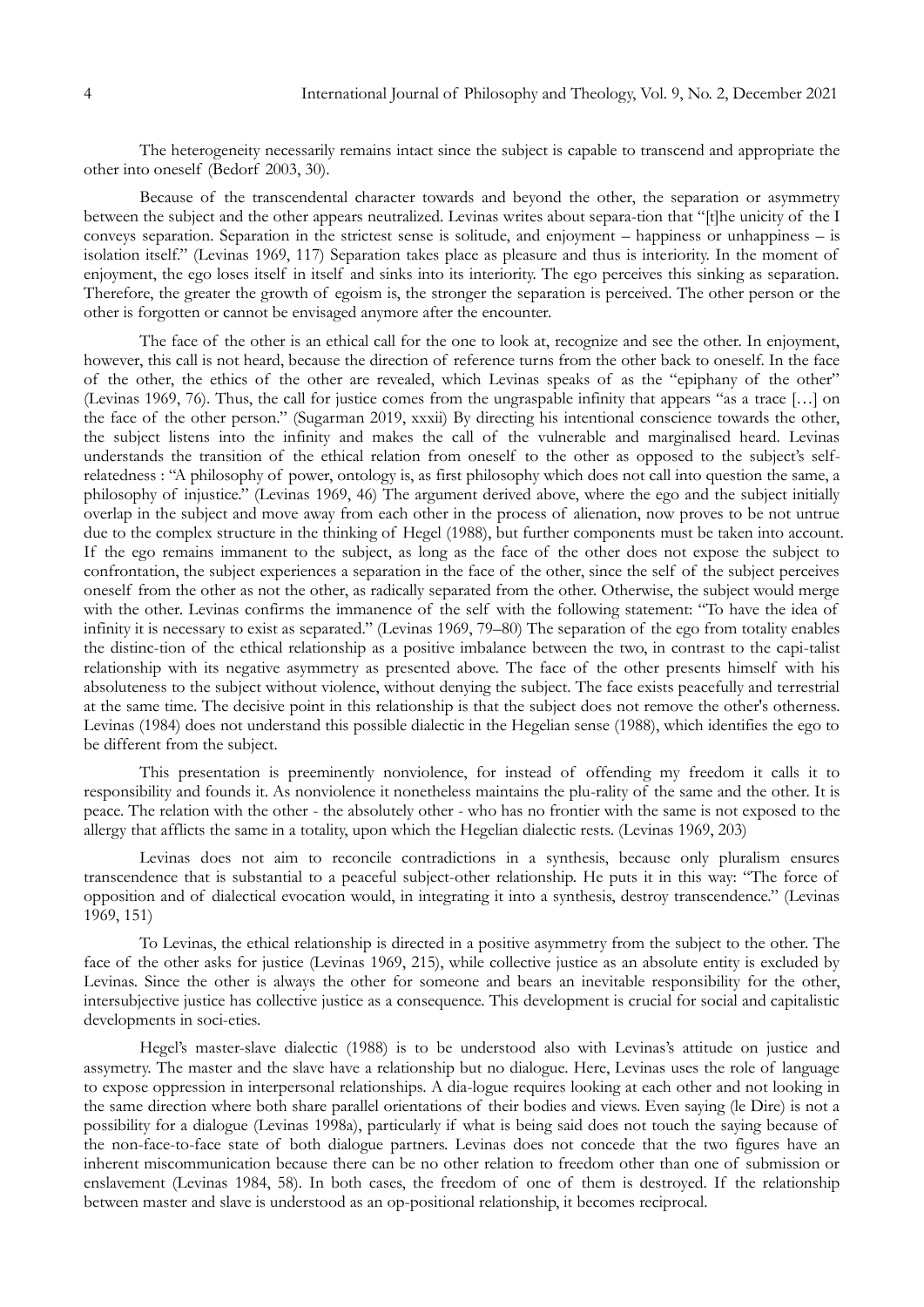#### Lena Marinova 5

Thus, Hegel's reversal of the relationship also fits with Levinas' ethics of relationships, where the master becomes the slave of the slave and the slave the master of his erstwhile master.

According to Levinas, the relationship to the absolutely different other is based neither on shared boundaries with the subject nor on mutually repulsive energies that influence the subject in a totality (Levinas 1969, 203). Freedom is not opposed to justice. Subjectivity re-mains as a separate being in relation to the absolutely different other. (Levinas 1969, 45) If we break the logic of contradiction "where the other of A is the non-A, the negation of A, but also across dialectical logic, where the same dialectically participates in and is reconciled with the other in the Unity of the system." (Levinas 1969, 150) How is ethical economy conceptualised under these conditions? The idea of ethical economy presented in the Levinasian tradition in-vites us to re-join the dimension of ethics and economy as they are discussed since the inception of capitalist societies.

#### 4. The evolution of the ethical economy: the struggle for justice

"We command each other to a work through which we recognize each other", Levinas tells us in Entre Nous (1998b, 36). While non-recognition dominates in relations of exchange, derived from exploitation and alienation, "a free being can take hold of another free being" (Levinas 1998b, 29). This possession of the very freedom of another free being attributes the "ontological alienation", as Levinas calls it (Levinas 1998b, 29). "In Levinas' model, this 'orig-inal injustice' is imposed not by one individual upon another, but reciprocally by all individuals upon each other. Society is thereby diverted from the clash of individual warring wills towards the economic struggle for the possession of the works of others in society […]." (Holden 2020, 25)

As David Borman once put it, it is Marx who identifies the "injustices as failures of recog-nition" (Borman 2009, 948). "Marx views capitalism – that is, a single class"s control of the means of production – as a social order that inevitably destroys the interpersonal relations of recognition mediated by labour." (Honneth 1995, 146) Levinas, however, explains injustice as the interplay of recognition and non-recognition whereas injustice correlates with economic injustice. Economic recognition struggles to "take the form of social groups, in response to the experience of disrespect for their actual achievements, attempting to throw the established evaluative models into question by fighting for greater esteem of their social contributions, and thereby for economic redistribution." (Honneth 2003, 154) Borman (2009, 945) highlights that a capitalist society focuses on profitable outcomes rather than the recognition of individual achievement. Also Ferro proposes the ideal of ethical capitalism in reference to Levinas" ethics of the other without giving more insights into her reasoning. The driving force is the shift of individual interest towards one's responsibility for the other. She summarizes her thoughts as follows:

One's freedom and property are not destroyed or ʻlimited" by the other"s freedom and property. One's freedom and property is directed both to self-preservation and preserva-tion of the other that is the environment and its inhabitants. Ethical capitalism is not self-oriented, but other-oriented: it is directed both to the other and to the self as another. Responsibility is opposed to alienation, because it is bi-directional. This is why a respon-sible behavior, on large scale, could save capitalism from its gaps and from its ruin. (Ferro 2013, 14)

John Drabinski suggests a change of perspective towards Levinas" utopia instead of con-sidering political liberalism and peace as the ideal of a social form (Drabinski 2005, 195). Ac-cording to this, the legal framework and any institutions do not treat individuals as abstract, equal and singular units, but they have the utopian quality of recognizing the material differ-ences between members. From this level, justice is to be executed, with politics recognizing that individuals are unequal in terms of political and economic power. This recognition and the recognition of the imbalance can prevent tensions between social classes (Drabinski 2005, 193). So how does Drabinski propose to restore the balance of wealth? Levinas' perspective is to think of a redistribution of political power and economic resources, with the result of the dis-advantaged being given a higher status. He calls to individual and political decision-makers to be generous in their devotion to others, the excluded and the poor, without expecting anything in return. In order to break out of the monetary power, Levinas (2007, 205) observes the self-interest to be renounced in favor of the other. It is precisely in that sphere where he sees the possibility of transforming the negative connotation of money, namely its exploitative quality into a positive one, in the form of charity (Levinas 2007, 205).

In this context, economic responsibility for the other is limited to private charity with social and political dimensions being excluded from this responsibility. Ethics thus become a private matter, with the danger (Tahmasebi 2010, 532) of placing capital or the increase of capital in the hierarchy of social power structures upon ethical responsibility and the demand for justice towards others. Tahmasebi interprets in "Does Levinas justify or transcend liberal-ism?" Levinas' ethics' impact on overcoming their private containment in order to achieve lib-eration from economic exploitation (Tahmasebi 2010, 533).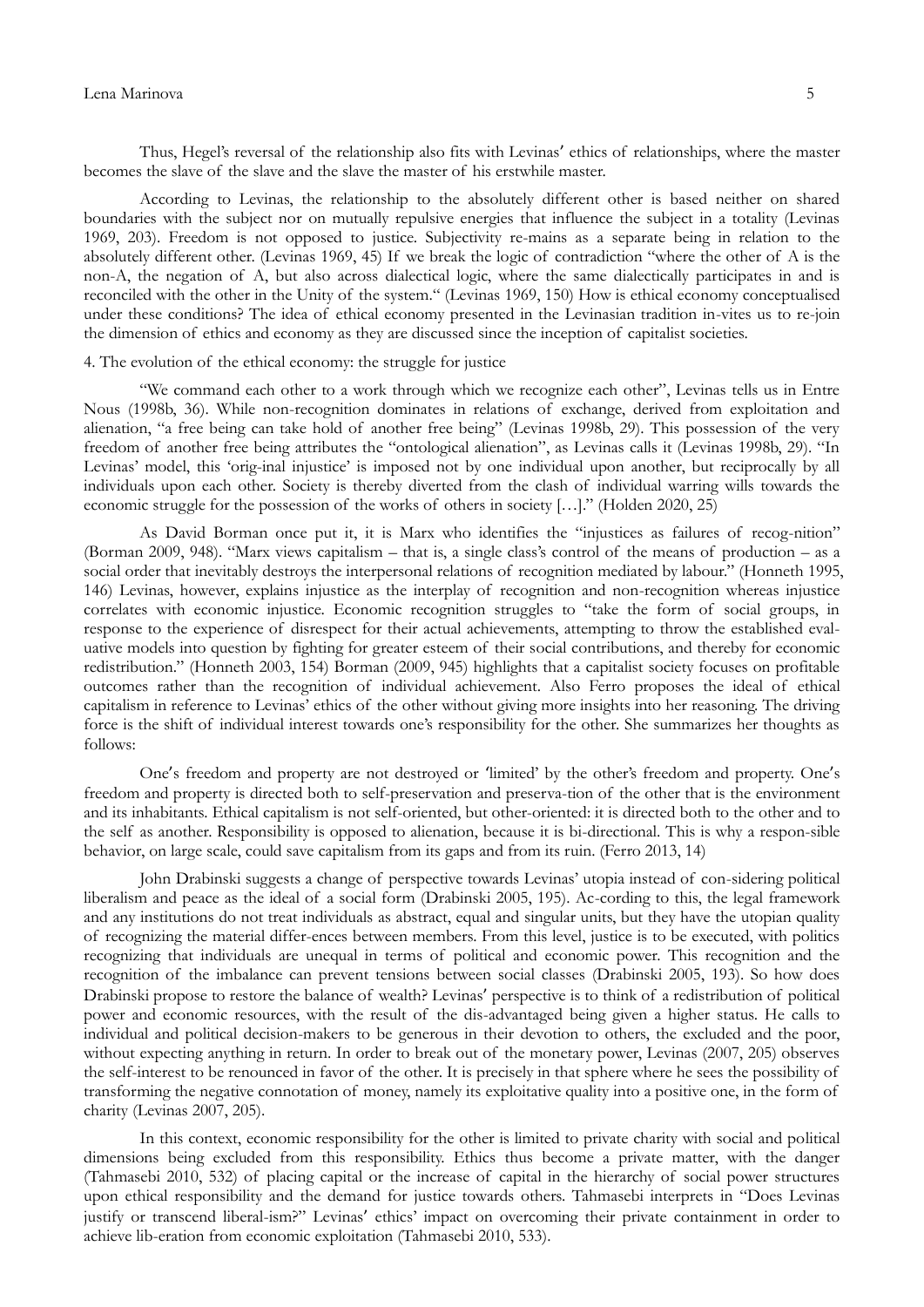Even if the demand for justice comes externally from economic relations, Levinas believes that only economic justice can be the object of justice (Tahmasebi 2010, 537–8). Or as Gibbs puts it: "Money is intrinsically social and is the key tool for instituting social justice." (Gibbs 1992, 235)

Levinas advocates a justice that includes formal (economic justice) and ethical justice (Tahmasebi-Birgani 2006, 45–57). It also shows that humanity"s call for justice is born by the face of the poor, who, with their call to the subject, the latter is called to account (Tahmasebi-Birgani 2006, 154–5). The other, the worker or the pauper wants to win his freedom from op-pression and exploitation in the struggle for justice. Liberalism reduces the absolute alterity of the face to autonomy, whereby the autonomous subject is guaranteed his sovereign freedom of mind (Tahmasebi-Birgani 2006)3.

3 Victoria Tahmasebi-Birgani supports a multi-dimensionality of liberation in The ethical work of liberation (Tahmasebi-Birgani 2006, 38 and 169). She does not exclude the possibility of being able to free oneself from economic disadvantage, specifically through the original relationship between the subject and the other. The sub-ject and the other face each other in separation and yet are connected through their ethical relationship. This is what Levinas means when he says that they are in "unrelated relations" (Levinas 1969, 295). Without this relationship, a call for justice is impossible in Levinas' argumentation. A separation as distance in ethical intersubjectivity is a condition for social justice in his ethics of the encounter. His subject-other relationship is characterized by an unequally distributed responsibility, which, however, determines an ethical asymmetry.

Referring to Hegel's dialectic, by keeping the parallel dialogue but not the confrontation of the subject with the other, the consequences are fatal: "In the horror of the radical unknown to which death leads is evinced the limit of negativity." (Levinas 1969, 41) Morality begins to move into the field of vision and thought at the point where freedom turns out to be arbitrary and violent instead of justifying itself by itself. As Robert Gibbs claims in Correlations in Rosenzweig and Levinas (1992, 229–30) that Levinas' ethics make a material demand on eco-nomic justice that goes beyond a just exchange. Accordingly, economic justice in society is only possible through an asymmetrical relationship between the subject and the other. In con-trast to Victoria Tahmasebi-Birgani (2006), Gibbs (1992, 252) argues that the dissolution of Hegel's dialectic is neither necessary nor even possible. The asymmetric interlocutors should enter into dialogue, so that the excluded and disadvantaged lose this role. A reversal of master and slave, the abolition of the original dialectic, only leads to a further reversal. A reversal of the reversal does not make the original reversal right, nor does the second reversal correct the first.

Levinas separates theory and morality, or his concepts of totality and infinity, and offers arguments that are too weak to connect again. For him, only the answer to the call of the other and his compliance with it seems to meet ethical demands. The subject recognizes the moral demands in the face of the other and submits to them. In other words, when the capitalist sub-mits to the demands of the worker, he experiences a moral reversal in his awareness of injustice. With the call of the other, the struggle for justice becomes present in case of imbalanced inter-subjectivity; an assumption I intend to support. Radical passivity is necessary to realise this struggle for justice. In the classical sense, passivity is defined through the so-called passive-active dichotomy, in which the ability to act is denied or paralysed. In contrast, radical passivity opens up a practice "that is accomplished in responsibility for the alterity of the other's face ̶her or his justice" (Tahmasabi 2010, 528). Levinas" socio-political orientation towards remain-ing social asymmetry is absolutely against oppression (Levinas 1998a). To Tahmasebi (2010, 532), "liberal formal equality (equal rights and freedoms) and Marxian formal justice (eco-nomic equality)" are maintained, but at the same time, their boundaries are disrupted. Recalling the notion of responsibility laid out before, this asymmetry is also subject to imbalance as soon as justice operates in an asymmetrical system because each individual is responsible to a dif-ferent degree depending on one"s action of justice.

Just as Levinas does not call responsibility for the subject a matter of choice, the capitalist principle is not based on freedom of choice. In capitalist society, as Ferro puts it, financial status determines the degree of responsibility (Ferro 2013, 6). Within this paradoxical phenomenon, the rich have more power and responsibility regardless of their own electoral desires. Ethically speaking, responsibility is the element of movement, while freedom concretizes this movement.

## **5. Conclusion**

Economic relationships are intertwined and are not innately isolated from the local or global environment. Political, legal and social changes shaped economic structures and models that seem to be beneficial to this day. However, the question about who enjoys the benefits of the global trade market calls for justice within neo-liberal relationships. The well-being of hu-mans in developing countries is still an ideal goal on the horizon. The article has shown that the call for justice can be addressed with the nuance of a yet less considered ethicality.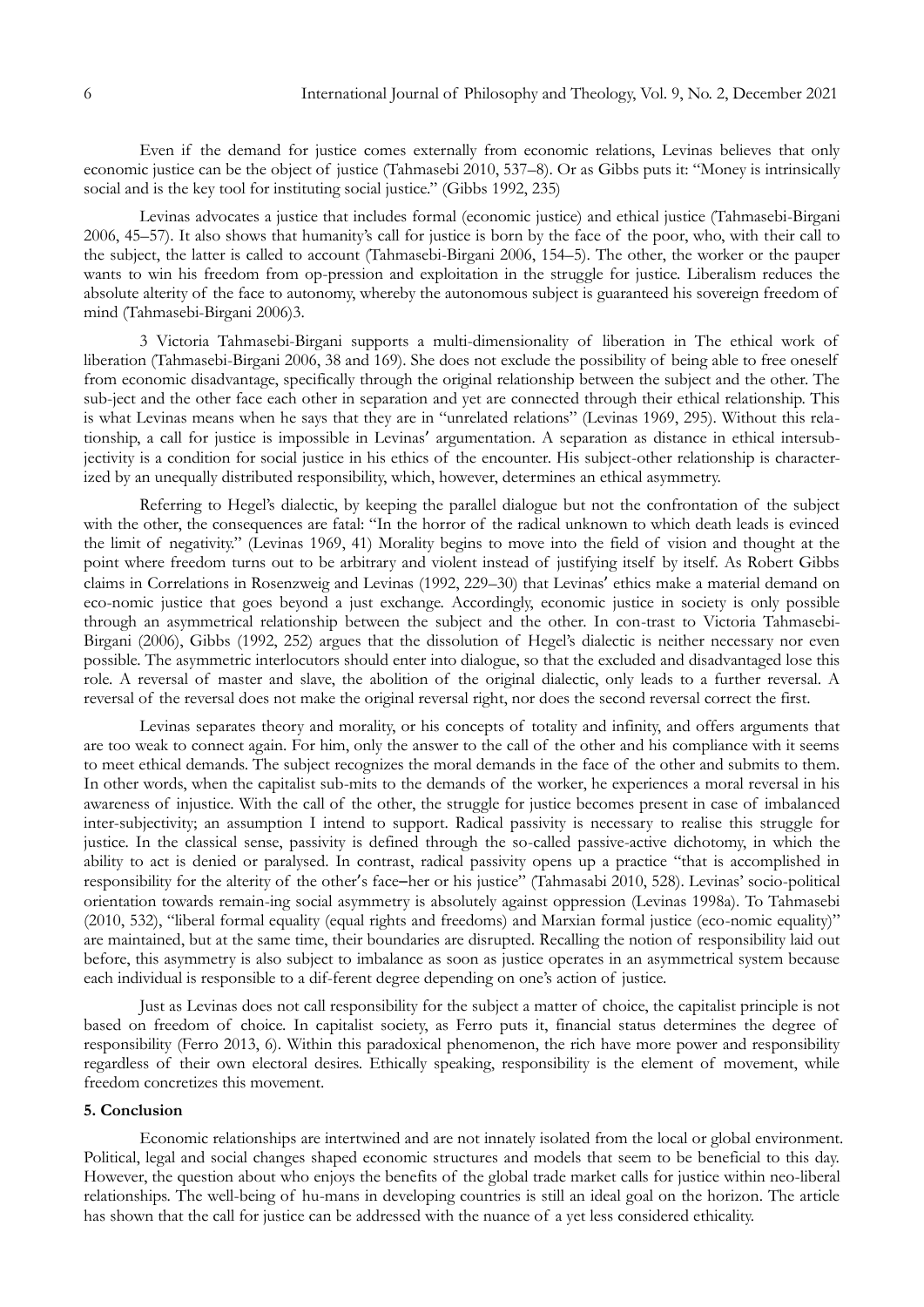It has been presented how Levinas" ethics of the other helps us to discuss the idea of an ethical economy on an analytical level. The ethical call of the other forces the subject to take responsibility.

At the same time, Levinas refers to Marx when he claims for economic justice. Therefore, Marx's sociocritical analysis of the worker"s conditions and his exploitative and oppressive relationship to the capitalist were discussed. Although Levinas' relationality is an ethical call for economic relationships and Marx's narrative is a distinctive socio-economic claim, I aimed to highlight their common approach to an ethical economy. This forces us to think other-centred and to leave the subject-centred path, which is the common capitalocentric decision process. Accordingly, Levinas' model of the subject-other relationship was compared to that of Marx's workercapitalist relationship.

Eventually, the hope remains to have contributed new aspects to the concept of ethical economy. Intersubjectivity shapes its evolution when the ethical call for justice is posed in the tradition of Levinas' ethics. In consideration that "there are two poles of humanity for Levinas" the for-the-other or each-for-each is opposed to each-against-each or all-against-all (Sugarman 2019, xlv). Ethical economy as a concept integrates his idea of "covenantal relation" that "moves in the direction, by no means without detours, to a world where the future can be better for the others and for me." (Sugarman 2019, xlv)

## **References**

Argandona, A. (2003). The new economy: Ethical issues. Journal of Business Ethics, 44, 3–22.

- Arvidsson, A. (2008). The Ethical Economy of Customer Coproduction. Journal of Macromar-keting, 28(4), 326–338.
- Bedorf, T. (2003). Dimensionen des Dritten. Sozialphilosophische Modelle zwischen Ethi-schem und Politischem. In B. Waldenfels (Ed.) Phänomenologische Untersuchungen (Band 16). München: Wilhelm Fink Verlag.
- Betz, H. K. (1995). The Role of Ethics as Part of the Historical Method of Schmoller and the Older Historical School. In P. Koslowski (Ed.), The Theory of Ethical Economy in the Historical School (pp. 81–103). Heidelberg: Springer-Verlag Berlin.
- Borman, D. A. (2009). Labour, exchange and recognition: Marx contra Honneth. Philosophy & Social Criticism, 35(8), 935–959.
- Brennan, G., & Lomasky, L. (1993). Democracy and decision; the pure theory of electoral pref-erence. Cambridge: Cambridge University Press.
- Blowfiled, M. (2003). Ethical supply chains in the cocoa, coffee and the industries. Greener managmenet international, 43, 15–24.
- Drabinski, J. E. (2005). Wealth and Justice in a Utopian Context. In E. S. Nelson, A. S. Kapust, & K. Evanston (Eds.), Addressing Levinas (pp. 185–198). Illinois: Northwestern Uni-versity Press.
- Drucker, P. (1959). Landamrk of Tomorrow. Canada: Heineman.
- Fehr, E., & Gachter, S. (2000). Fairness and retaliation: The economics of reciprocity. Journal of Economic Perspectives, 14(3), 158–181.
- Ferro, F. (2013). Responsibility and Capitalism. A Phenomenological Way to Approach the Economic Crisis. Nordicum-Mediterraneum, 8(1), B2, 1–17.
- Gibbs, R. (1992). Correlations in Rosenzweig and Levinas. Oxford: Princeton University Press.
- Hegel, G.W. F. (1988). Phänomenologie des Geistes. HF Wessels & H Clairmont (Eds.). Ham-burg: Felix Meiner Verlag [(1807). Hamburg and Würzburg: Joseph Anton Goebhardt].
- Holden, T. (2020). Levinas between recognition and heterology. Critical Horizons, 21(1), 17–33.
- Honneth, A. (1995). The Struggle for Recognition. The Moral Grammar of Social Conflict, (Trans. Joel Anderson). Massachusetts: MIT Press [(1992). Kampf um Anerkennung. Zur moralischen Grammatik sozialer Konflikte. Frankfurt am Main: Suhrkamp].
- & Nancy, F. (2003). Redistribution as Recognition: a Response to Nancy Fraser. Redis-tribution or Recognition: A Political-Philosophical Profile (pp. 110–197). (Trans. J. Golb & J. Ingram). New York: Verso.
- Levinas, E. (1969). Totality and Infinity. An Essay on Exteriority. Trans. A. Lingis. Pittsburgh (Pennsylvania): Duquene University Press [(1961). Totalité et Infini. Essai sur l"extérior-ité. (Ed. M. Nijhoff). Netherlands: The Hague].
- (1984). Die Zeit und der Andere. (Trans. Ludwig Wenzler). Hamburg: Meiner [(1979). Le Temps et l'Autre. Montpellier: fata morgana].
- (1987). The Ego and the Totality. Collected Philosophical Papers (pp. 25–45). (Trans. A. Lingis). Dordrecht: Martinus Nijhoff. [(1954). Le moi et la totalité. In Revue de Métaphy-sique et de Moral, 59, 353–373].
- (1992). Ethik und Unendliches. Gespräche mit Philippe Nemo. (Ed. P. Engelmann.). Wien: Passagen.